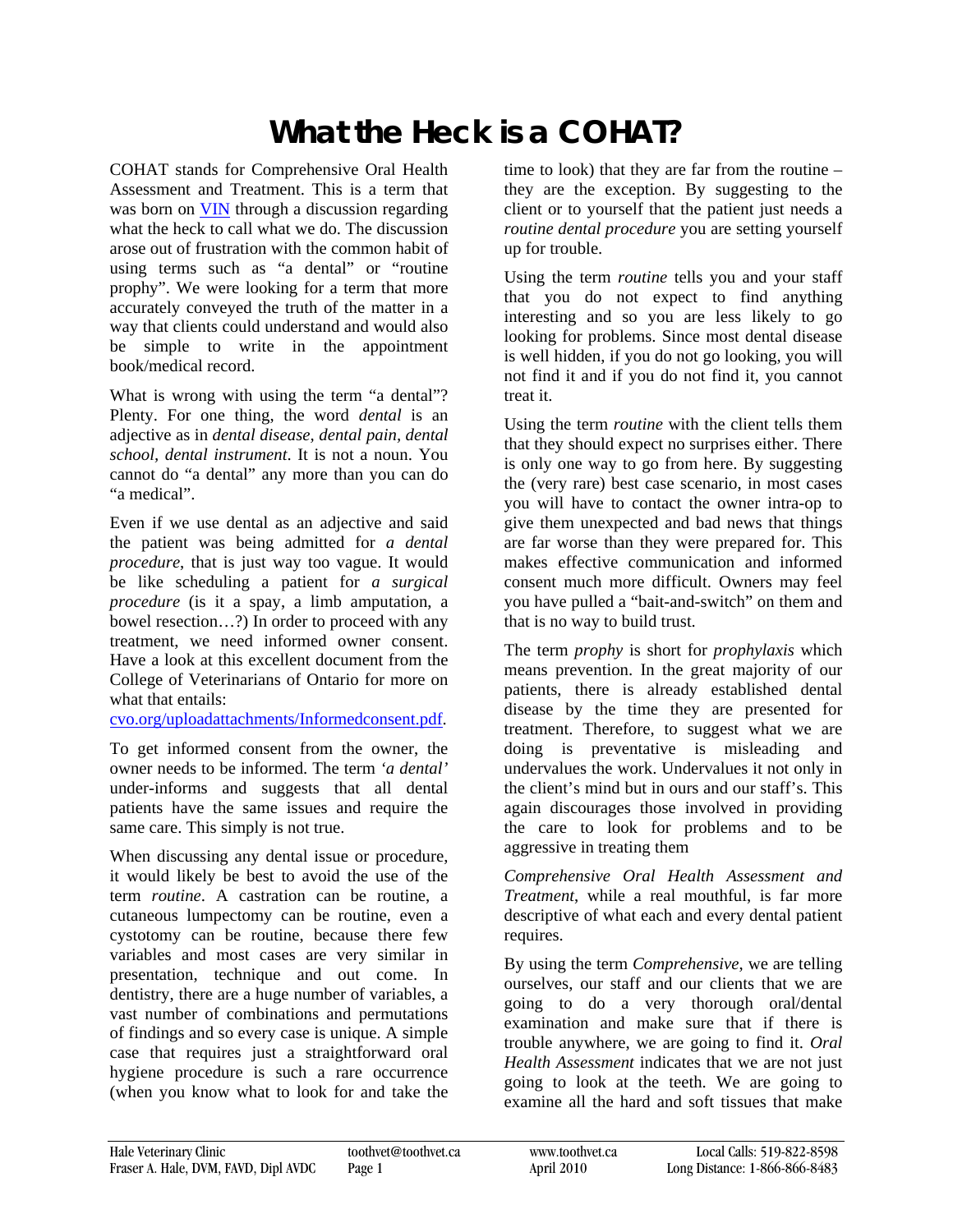up and surround the oral cavity. To do such a complete assessment is going to take time and by acknowledging this to ourselves, we will be encouraged to schedule enough time to do this properly.

After the comprehensive assessment, we then need to do *comprehensive treatment* of all problems found. That is also going to take time and so by knowing this going in, we are less likely to get ourselves in a time-bind by scheduling too little time.

*Comprehensive Oral Health Assessment and Treatment* takes longer to say than *a dental* or *a prophy* and it is a term your clients may not be familiar with. Therefore, it encourages us to slow down and communicate more completely with our clients regarding what is going to be involved in the assessment phase and what may be involved in the treatment phase. Without this communication, we cannot obtain *informed* consent. In time, your clients will get to know what COHAT means and what they can expect from such a procedure. Until then, use the term as a jumping off point for a discussion regarding dental and oral health.

The next question is, "What is really involved in a COHAT?" I have already said that every dental case is unique and so every COHAT has unique elements. However, there are components that will be common to all.

- 1. thorough patient history and signalment including review of diet, chewing habits, home care strategies currently in place
- 2. thorough general physical examination
- 3. pre-anesthetic diagnostics (blood, urine, ECG, chest radiographs… as indicated by history and health status)
- 4. as thorough an oral examination as the patient will allow in the front office (wear a head light and magnifying loupes) to develop a tentative problem list
- 5. an unhurried discussion with the owner, aided by dental models, clinical and radiographic images to illustrate the issues you have identified or suspect are awaiting detection.
- 6. once the patient is anesthetized, connected to monitors and stable, a much more detailed oral examination is performed. Again, with head light and magnification, all hard and soft tissues of the oral cavity and oropharynx are examined and findings accurately recorded in the patient file. Digital photography greatly enhances recording of findings and communication with owners
- 7. a preparatory flush of the mouth with a chlorhexidine solution is often a good idea at this point
- 8. gross calculus removal with forceps or a mechanical scaling aide may be appropriate at this point to facilitate the following steps
- 9. probing depths are taken at several points around every tooth and abnormal depths recorded on the dental chart (see this for more on probing depths - [probing depths\)](http://www.toothvet.ca/PDFfiles/probing.pdf)
- 10. crowns are examined and explored for damage (abrasive wear, fractures, discolouration…) and findings recorded on the chart
- 11. whole mouth intra-oral dental radiographs are taken at this point. This is NOT an optional extra and is NOT open for debate. Virtually all dental patients require whole mouth intra-oral dental radiographs to allow assessment of the 60% of each tooth that is hidden from view as well as the surrounding bone. I promise you that if you are not doing whole-mouth intra-oral dental radiographs on all your dental patients, you are dramatically under-diagnosing dental pathology and your patients are receiving sub-optimal dental care
- 12. following the more detailed clinical and radiographic examination, the treatment plan is re-evaluated (as is the estimate). New findings and treatment options are communicated to the owner to obtain informed consent for the new plan and estimate
- 13. all teeth are scaled above and below the gum line to remove all mineralized deposits (calculus, tartar)